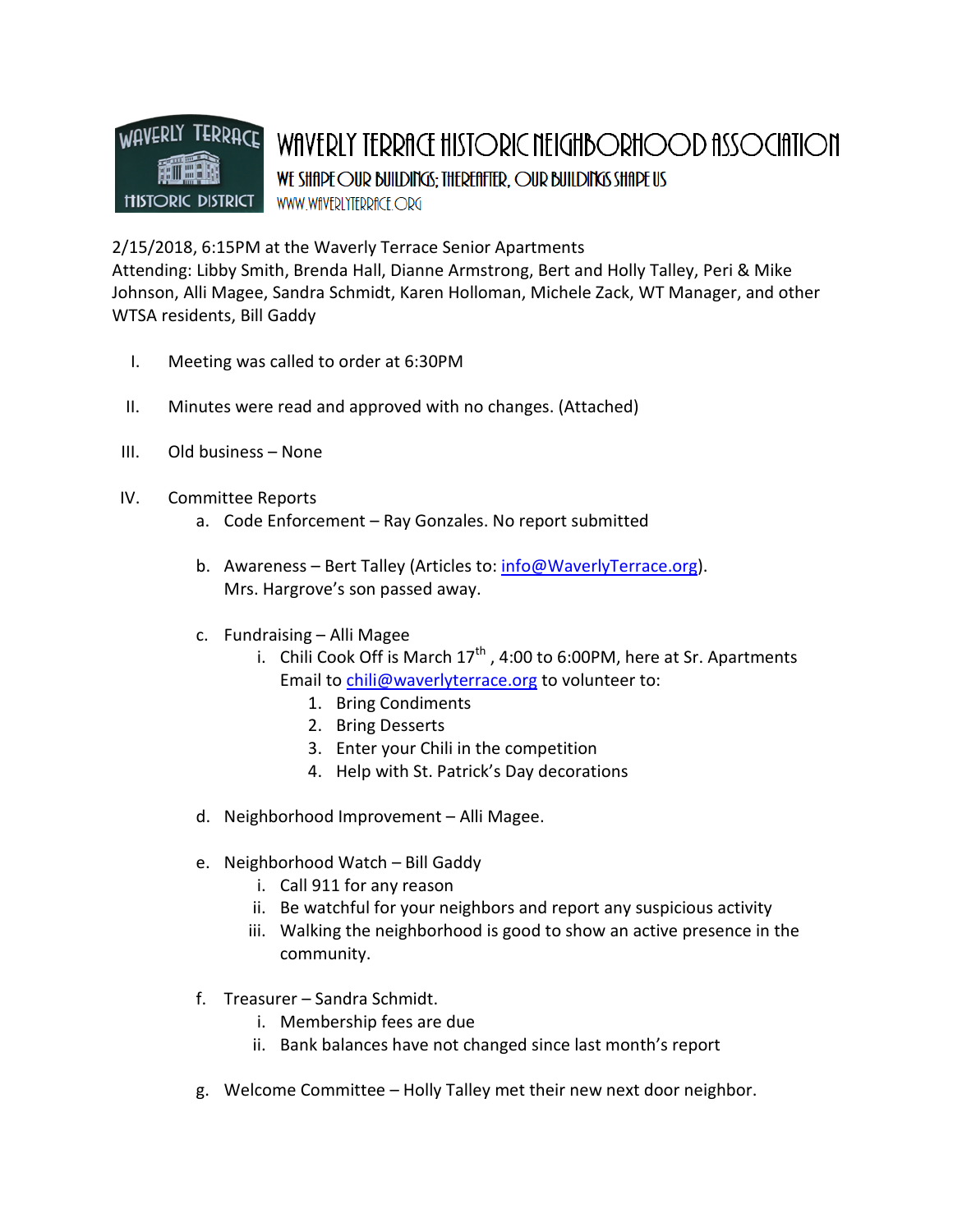## V. New Business

- a. New email address for the association: info@waverlyterrace.org
- b. Columbus City Planning Representative, Trey Wilkinson attended. He is our new City Planning representative for Waverly Terrace
	- i. Their biggest challenge is to find/contact the owner of the houses that are out of compliance.
	- ii. Michele Zack, WT Manager asked about installing a fire pit for the apartments. Trey suggested submitting a building permit at the permit office.
- c. Dr. Michael Forte, Principal from Early College Academy attended.
	- i. He introduced himself and what the Academy's purpose. They prepare high school students to start college and complete degrees successfully.
	- ii. He was open to the association meeting at the college.
	- iii. He was also, interested in the students doing community service in the neighborhood. We will follow up with him.
- VI. Next Meeting Thursday, 3/15/2018, 6:15PM, location to be determined
- VII. Meeting adjourned at 7:14PM